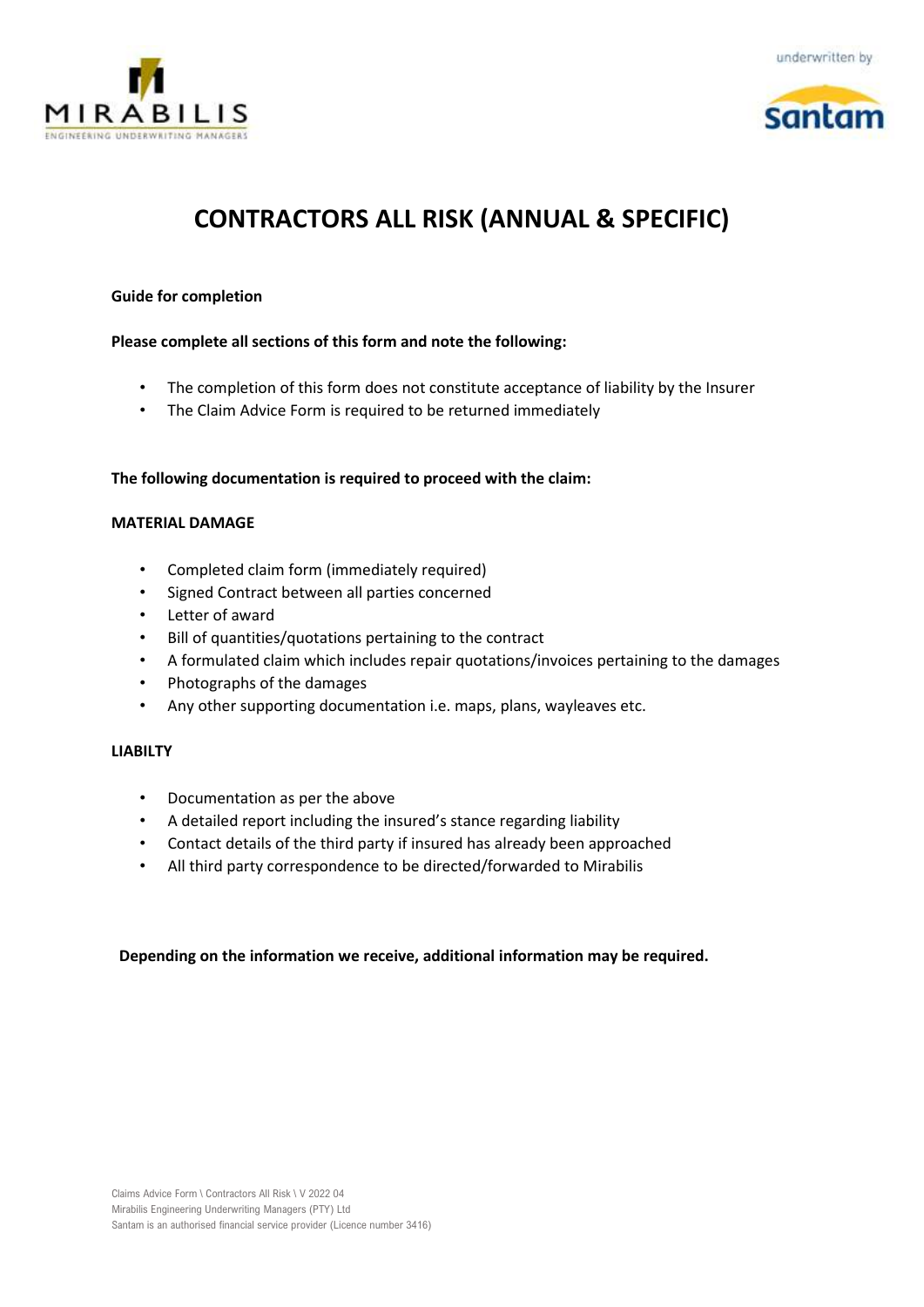





# **CLAIMS ADVICE FORM - CONTRACTORS ALL RISK (ANNUAL & SPECIFIC)**

# Please complete in full and return immediately

POLICY NUMBER: \_\_\_\_\_\_\_\_\_\_\_\_\_\_\_\_\_\_\_\_\_\_\_\_\_\_\_\_\_\_\_\_\_ INSURED: \_\_\_\_\_\_\_\_\_\_\_\_\_\_\_\_\_\_\_\_\_\_ **BROKERAGE: Example 2020** INSURED CONTACT NAME & NUMBERS: Phone / E-MAIL/Cell Phone SITE PHYSICAL ADDRESS: **DESCRIPTION OF WORKS:** MAIN CONTRACTOR OR SUB-CONTRACTOR:

VALUE OF CONTRACT AT TIME OF AWARD (As stipulated on Signed Contract and or Specific Once-Off Contract, Please specify)

FREE ISSUE MATERIAL VALUE (WAS IT INCLUDED IN CONTRACT VALUE?):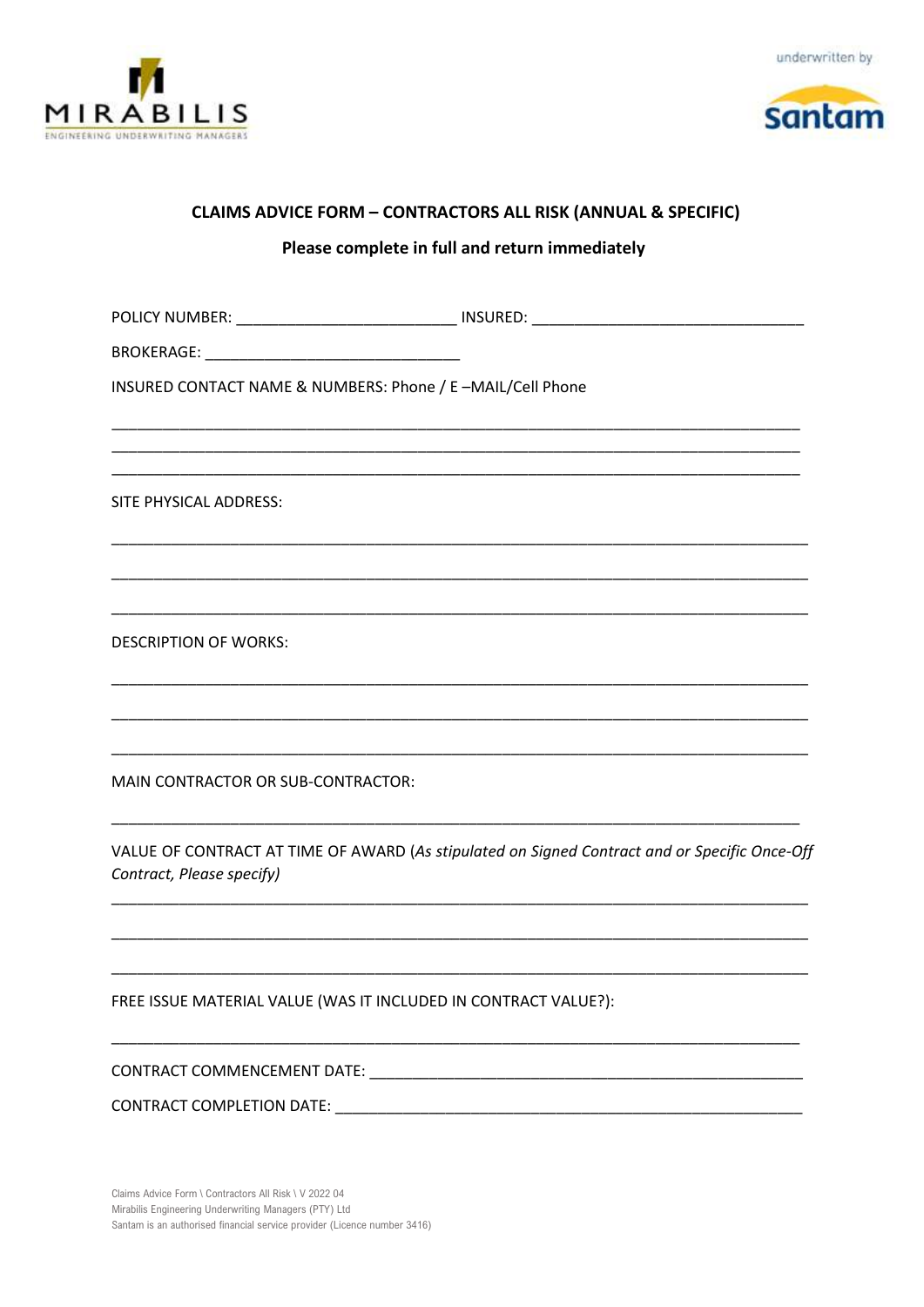





# WHO HAD THE RESPONSIBILITY FOR ARRANGING THE WORKS INSURANCE? (EMPLOYER, MAIN **CONTRACTOR OR SUB-CONTRACTOR)**

DATE & TIME OF LOSS / DAMAGE:

DETAILED DESCRIPTION OF HOW LOSS/DAMAGE OCCURRED

PARTY RESPONSIBLE FOR CAUSING DAMAGE (Client / Contractor / Subcontractor / Consulting

Engineer / Employer)

NAME AND CONTACT NUMBER OF PARTY WHO SUFFERRED LOSS / DAMAGE

ESTIMATED COST OF REPAIR / REPLACEMENT

IN THE EVENT OF THEFT HOW WAS ENTRY GAINED

POLICE STATION & REFERENCE (Theft Claims Only) \_\_\_\_\_\_\_\_\_\_\_\_\_\_\_\_\_\_\_\_\_\_\_\_\_\_\_\_\_\_\_\_\_

Claims Advice Form \ Contractors All Risk \ V 2022 04 Mirabilis Engineering Underwriting Managers (PTY) Ltd Santam is an authorised financial service provider (Licence number 3416)